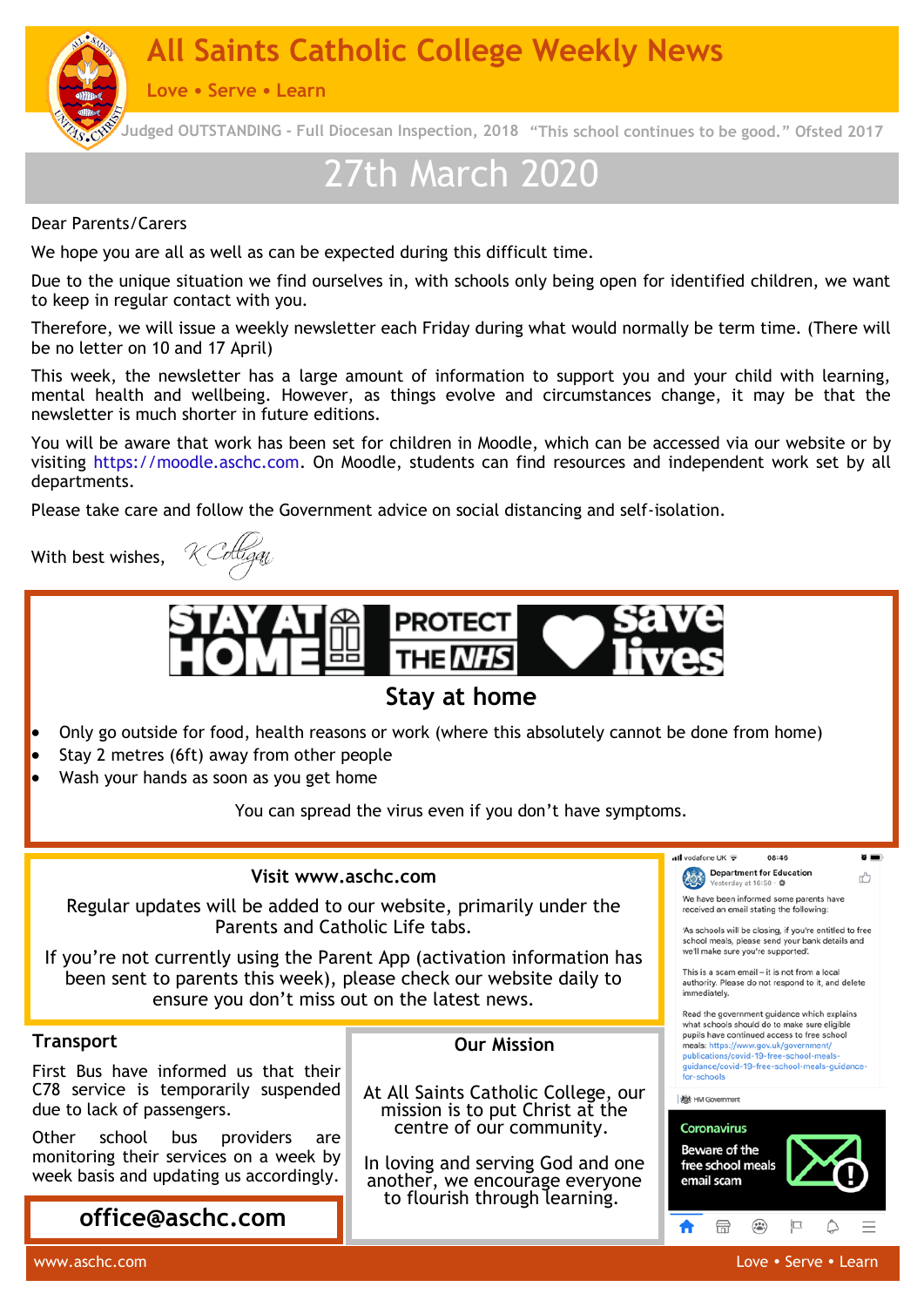#### **Science**

Students should visit the science area of Moodle to access the School Closure file for both KS3 and KS4. In the file there are a multitude of activities for each year group to complete.

We would ask that students complete the tasks that are dated first (at the top of each year group page) as these are particularly focused and directed on students reviewing their learning. They can then undertake other activities to widen their overall science knowledge.

#### **MFL**

New resources have been added to the French and Spanish sections on Moodle. There are plenty of activities to keep you going!

Year 7 and Year 8 with internet access, please set up your Quizlet accounts if you haven't already. Remember, parents need to set up the account if you're not 13 yet. Instructions are in the coronavirus folder within the booklet.

For everybody, there's a free Quizlet App you can download which is great. We've added all the key language to go alongside the workbooks on Moodle (KS3) and Kerboodle  $(KS4)$ .

#### **Maths**

Lots of students have been busy utilising all the online learning tools that school has to offer; SAM Learning, Educake, MyMaths, Seneca, Doodle, Kerboodle to name but a few.

Links to all of these online resources can be accessed via the school Moodle site. If you or your children have found others that you think might be beneficial please let us know.

Mr Cassidy has already been looking at the online solutions so please email with any more suggestions. **Fig. 1. If the Home Learning Hub** 

#### **Student Timetable**

A timetable is available to all KS3 and KS4 students on Moodle, including for Year 11. This timetable is completely optional and an offer to help students structure their time and direct their own learning.

Please let us not forget that young people will also need time to keep in touch with their friends, via video conferencing and social platforms, and that home learning is also an opportunity to spend time doing arts and crafts, cooking and learning life-skills with parents.

This is a good opportunity to encourage self-learning.

It is amazing what young people can do without help and heavy input. If they have an interest in something, they quickly and naturally become independent learners.

If you have any queries regarding your child's studies during this time, please contact office@aschc.com

#### **Food Technology**

Please send in pictures of any cooking that students have carried out. There is a Cooking Journal on Moodle for students to complete and attach their photo.

#### **Drama and Dance**

Could we please remind Year 11 drama students to email all required paperwork to Miss Rhodes, including outstanding portfolio work and Statements of Dramatic Intentions.

Thank you to those who already have done so.

A reminder to Year 10 drama students that contact with their group for devising work should be on going via email and Whatsapp groups. A list of tasks that should be completed are available on Moodle. Students should also be working through the Blood Brothers revision tasks on Moodle.

Year 9 and Year 10 dance have research tasks to complete on Moodle which should be on going, even as more work is added to the folder.

All GCSE drama students are invited to research and watch the play 'Girls Like That' by Evan Placey via the link.

#### [https://www.youtube.com/watch?](https://www.youtube.com/watch?v=Cx2KDNusk9E) [v=Cx2KDNusk9E](https://www.youtube.com/watch?v=Cx2KDNusk9E)

The play uses Physical Theatre and a series of monologues to explore girls attitude and behaviour towards each other in society and how it needs to be challenged. It is a popular choice for the Text in Practice exam in Year 11 and so is worth a watch.

Please note that due to the themes explored in this play, the age restriction is 13 years old and therefore it is not suitable for younger year groups.

Twinkl are offering parents one free month's access to home learning packs for KS3 and KS4.

Each day you will find a new set of daily activities to get involved with. Qualified Twinkl teachers will provide book readings, live lessons, positive news updates and more.

[https://www.twinkl.co.uk/blog/how](https://www.twinkl.co.uk/blog/how-to-utilise-twinkl-during-the-coronavirus-shutdown-a-guide-for-schools)-to-utilisetwinkl-during-the-[coronavirus](https://www.twinkl.co.uk/blog/how-to-utilise-twinkl-during-the-coronavirus-shutdown-a-guide-for-schools)-shutdown-aguide-for-[schools](https://www.twinkl.co.uk/blog/how-to-utilise-twinkl-during-the-coronavirus-shutdown-a-guide-for-schools)

Offer code for parents: CVDTWINKLHELPS

#### **Kirklees Online Library Service**

Kirklees libraries are closed, but they are adding to their e-book and audio collections like crazy! You can join the library and get a PIN number by calling them on 01484 414868, or click on the link below to join online:

https://kir.ent.sirsidynix.net.uk/client/en\_GB/ default/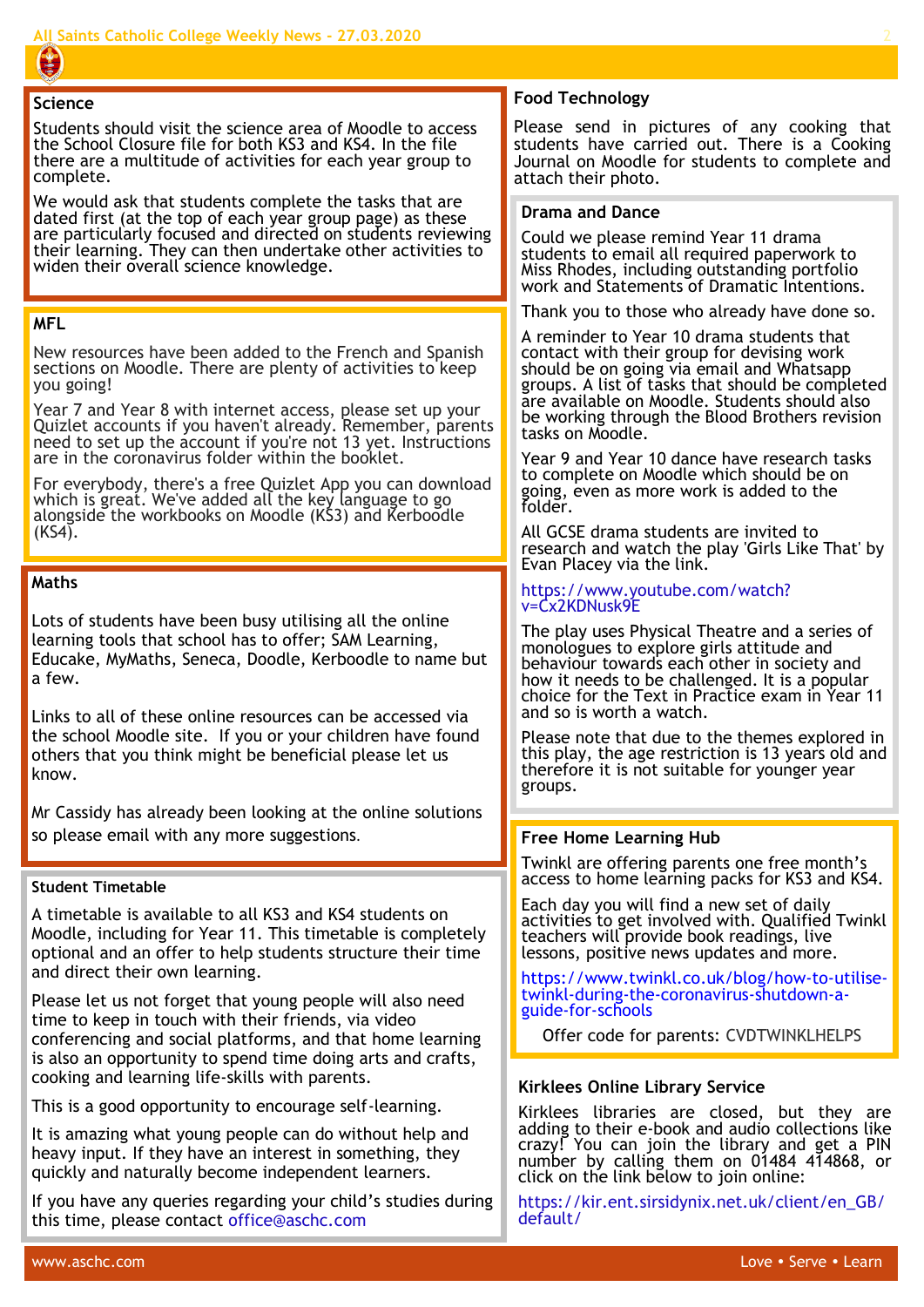

#### **Mindfulness**

As some of you will know the school have a number of teachers who took part in the Mindfulness in Schools Project.

At this difficult time completing some of the activities / practices with your children on a regular basis may be useful.

The following website has more information on the project overall https://mindfulnessinschools.org/



As we have a number of teachers who have been involved in the project, All Saints students and their families can also access www.dotbe.org - password Fofboc.

If you need additional information regarding this, please contact office@aschc.com marking your email for the attention of Mr Cassidy, Ms Fletcher, Mrs Waind, Mrs Lee or Mrs Pickles.

As a school community we recognise the challenges that students and families face during this current time, and our thoughts and prayers are with you. Throughout this period we want to continue to support you. If you have any general concerns, school can be contacted through the normal channels. If you have concerns about your child, please feel free to contact school at safeguarding@aschc.com. If we can help we will support you, or we will signpost you to other agencies in the community.

Please ensure you read the latest guidance on how to stay safe at https://www.nhs.uk/conditions/coronavirus -covid-19/

#### The latest guidance dated 25th March 2020 says:

| Looking after your health and wellbeing                              |
|----------------------------------------------------------------------|
|                                                                      |
| To help yourself stay well while you're at home:                     |
|                                                                      |
| • stay in touch with family and friends over the phone or on social  |
| media                                                                |
| • try to keep yourself busy - you could try activities like cooking, |
| reading, online learning and watching films                          |
|                                                                      |
| · do light exercise at home, or outside once a day                   |
|                                                                      |
|                                                                      |
|                                                                      |

#### **Wellbeing**

Following the official guidance is really important to keep yourselves and your family well.

If you are finding your child needs support around their mental health, the app CombinedMinds aimed at parents supporting young people with mental health difficulties, is available. Made by the same charity who produced the apps CalmHarm and ClearFear, the information provided is all evidence based.

The website https://stem4.org.uk is also good for supporting young people and parents /carers around mental health, and also has information about Covid-19.

#### **Community Response**

#### **How to request support, or offer support**

Anyone can contact us to advise about areas they need help with, or about someone who they are concerned about that might need help. Individuals, organisations and businesses can also tell us about the support they may be able to offer to others.

- · Online forms: Covid-19 Community Response
- · Community Response helpline: 01484 226919

The helpline is managed by Kirklees Direct, and is currently open from 8am to 6pm weekdays.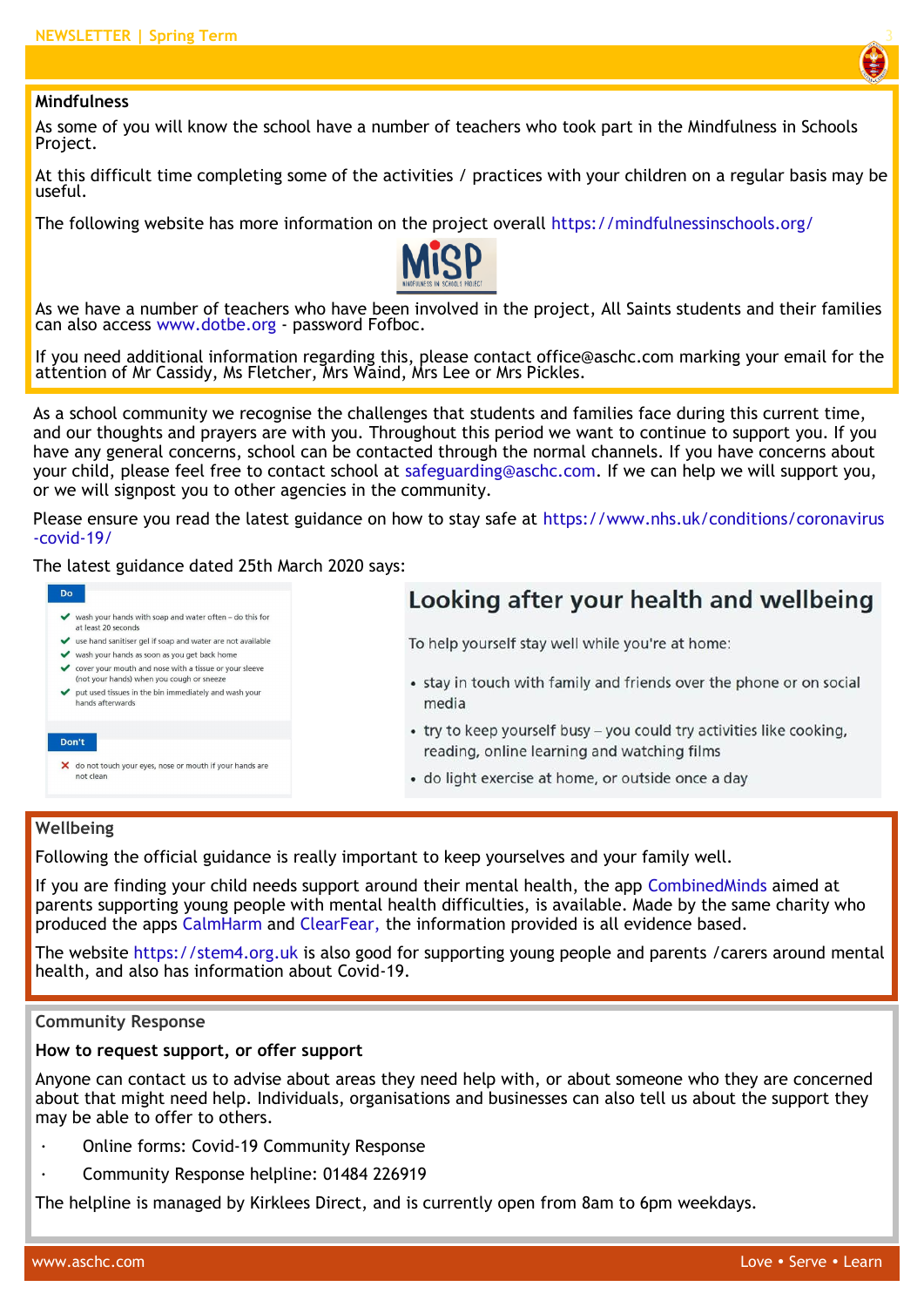#### **Emotional Wellbeing**

During this time, many of us may be experiencing a range of emotions. To support young people with this, Young Minds have released this information:

https://youngminds.org.uk/blog/what-to-do-if-you-re-anxious-about-coronavirus/

As adults, it is also important for us to take care of ourselves. This website may be useful to you:

https://www.mind.org.uk/information-support/coronavirus-and-your-wellbeing/

You may also find information on the following website particularly helpful. The Young Minds A-Z covers a wide range of areas including anxiety, anger, gender identity, divorce, self-esteem and much more. It is available on our website or via the direct link below:

https://youngminds.org.uk/find-help/for-parents/parents-guide-to-support-a-z/

Please note there is also a Parent Contact section, which includes a telephone number as well as a contact form: https://youngminds.org.uk/contact-us/

#### **Support for local groups**

Local groups are looking to support families and individuals at this time. If you'd like to help a local organisation through this difficult time, you can sign up to be a volunteer.

Visit https://volunteeringkirklees.org.uk/

Call 01484 519053

Email volunteer@tslkirklees.org.uk

#### **Adult wellbeing:**

https://www.mentalhealth.org.uk/publications/lookingafter-your-mental-health-during-coronavirus-outbreak

#### **Coronavirus, how to protect your mental health**:

https://www.bbc.co.uk/news/health-51873799? fbclid=IwAR1MZL-PMjPq3i5MMCHX\_lB0lvFuiX8Cx\_3xPFTLD-bSgtooOo1-0axz-I

#### **Coronavirus information**

Information sheet for younger children:

http://www.millfields.hackney.sch.uk/uploads/2019/Corona%20Virus%20Info%20for%20Young% 20Children.pdf.pdf

Elsa Support Corona stories for younger children:

https://www.elsa-support.co.uk/wp-content/uploads/2020/03/Story-about-Coronavirus.pdf

Helping children understand coronavirus:

https://hes-extraordinary.com/teach-kids-about-coronavirus? fbclid=IwAR0wBrFK1CFGVR1wDann0pfXC8k6Df5qzGXeY4zU9qR4RzFA1XiD74KjSxw

https://positivepsychology.com/the-crisis-kit/? utm\_campaign=enormail&utm\_source=enormail&utm\_medium=email&utm\_content='The%20Crisis% 20Kit'

# **Worried you have symptoms of coronavirus?**

**Visit https://www.nhs.uk/conditions/coronavirus-covid-19/ for advice.**